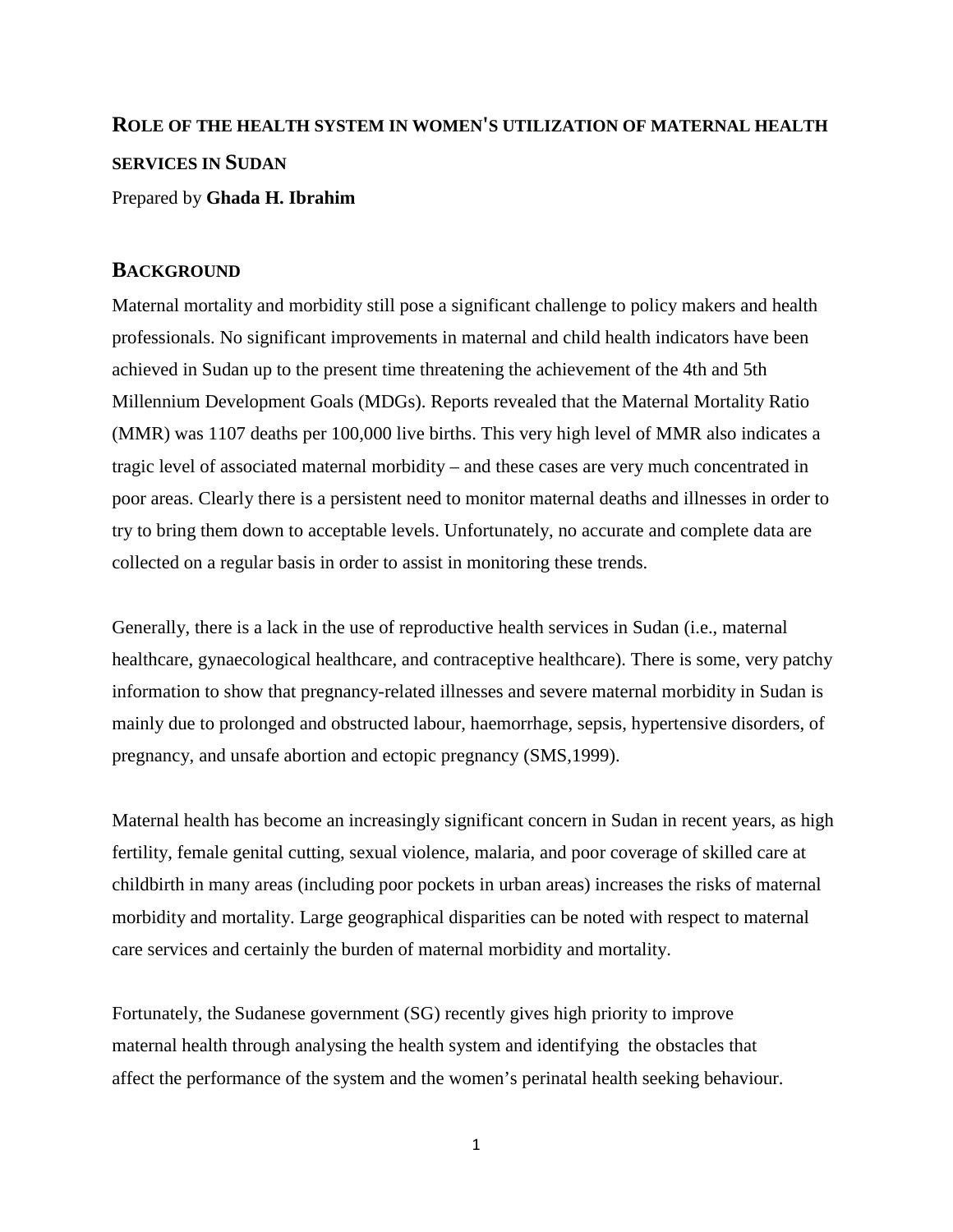## **OBJECTIVES**

This study aims to analyse the reproductive health system in order to understand better its drawbacks, particularly the poor performance of the health facilities and the perinatal services provided there, health providers and their capabilities and satisfaction whether working in the hospital facilities or in the communities. Moreover, this study identifies the cultural and women's factors that affect their decisions and constitute barriers to needy women to use perinatal services, thus exposing them to risk of maternal complications and potentially exacerbated morbidity.

#### **DATA AND METHODOLOGY:**

Both qualitative and quantitative data were used in the study. *For the quantitative data,* three data sets of nationally representative surveys have been used: Sudan Household Health Survey (SHHS) in 2006 and 2010 as well as Health Facility Mapping Survey in 2008. Two questionnaires were applied in both the SHHS2006 and SHHS2010 surveys. First, the household questionnaire consists of two parts: a household schedule which gathers data related to basic demographic information from all individuals included in the household, while the second part obtains information on characteristics of the physical and social environment of the household. Second, woman's questionnaire addressed twelve sections related to women's and children's health, contraception, social network and social services aspects. The Health Facility Mapping Survey (HFMS) was applied with both private and public health facilities that are providing primary and secondary health services. The HFMS questionnaire collects information regarding the health providers working there, services provided and description of the infrastructure of the health facility. Samples of sizes 6173 women and 6065 women aged 15 to 49 years, ever married in 2006 and 2010 respectively (SHHS) as well as 4745 health facilities (HFMS) are considered in the analysis.

*For the qualitative data,* 6 Focus Group Discussions (FGDs) with women have been conducted and 3 FGDs with village midwives as well as 17 in-depth interviews with decision makers and other stakeholders and 14 health providers in 5 primary health centres were considered in an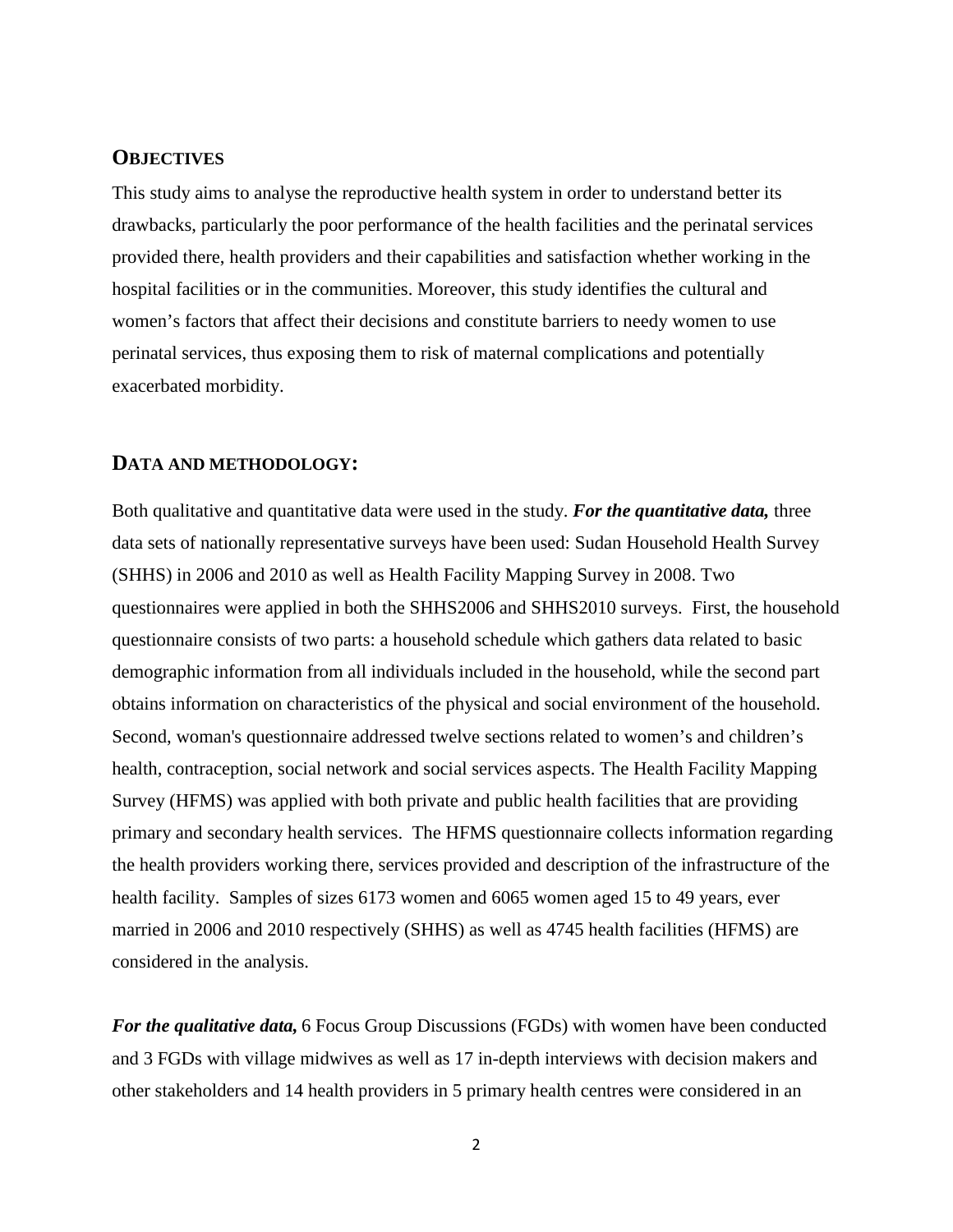ethnographic survey that has been conducted between May and July in 2012. The survey investigates the obstacles related to reproductive health system in Sudan, quality of health services, obstacles facing health providers and affecting their performance or career development. Three essential and interrelated elements in the health system have been studied which are the referral system of the maternal complications, health providers, and maternal health services that are provided to women during the perinatal period.

Also, the survey investigate the challenges facing women who used the perinatal health services in the last pregnancies and to what extent their previous experiences will affect the utilization of perinatal services in the future as well as identifying the reasons for not using maternal services among nonusers.

The study developed a new conceptual framework that has been developed based on Anderson's behavioural model of the contextual and individual influences on health services use<sup>[1](#page-2-0)</sup>. The framework contains three interrelated components which are environmental and human resources for health and women's characteristics; they represent the input of the model whereas maternal health services utilization constitutes the process of care. Also maternal health output, maternal health outcome, and health impact are the three other components that are included in the model. Each component contains a set of indicators that have been calculated based on the three data sets and the qualitative data.

#### **PRELIMINARY FINDINGS OF THE QUALITATIVE RESEARCH**

Preliminary findings of the qualitative survey are very consistent with the quantitative analysis of the Sudan Household Health Survey 2010 (SHHS) and explain some of its results. According to the analysis of the decision makers and stakeholders groups, framework analysis revealed that the health system in Sudan is facing crucial problems that influence its performance. Limited resources is the major challenge that has negative impact on the overall performance of the

<span id="page-2-0"></span> <sup>1</sup> Andersen, R. 1995. "Revisiting the behavioral model and access to medical care: does it matter?". *Journal of Health and Social Behavior*, 36: 1-10.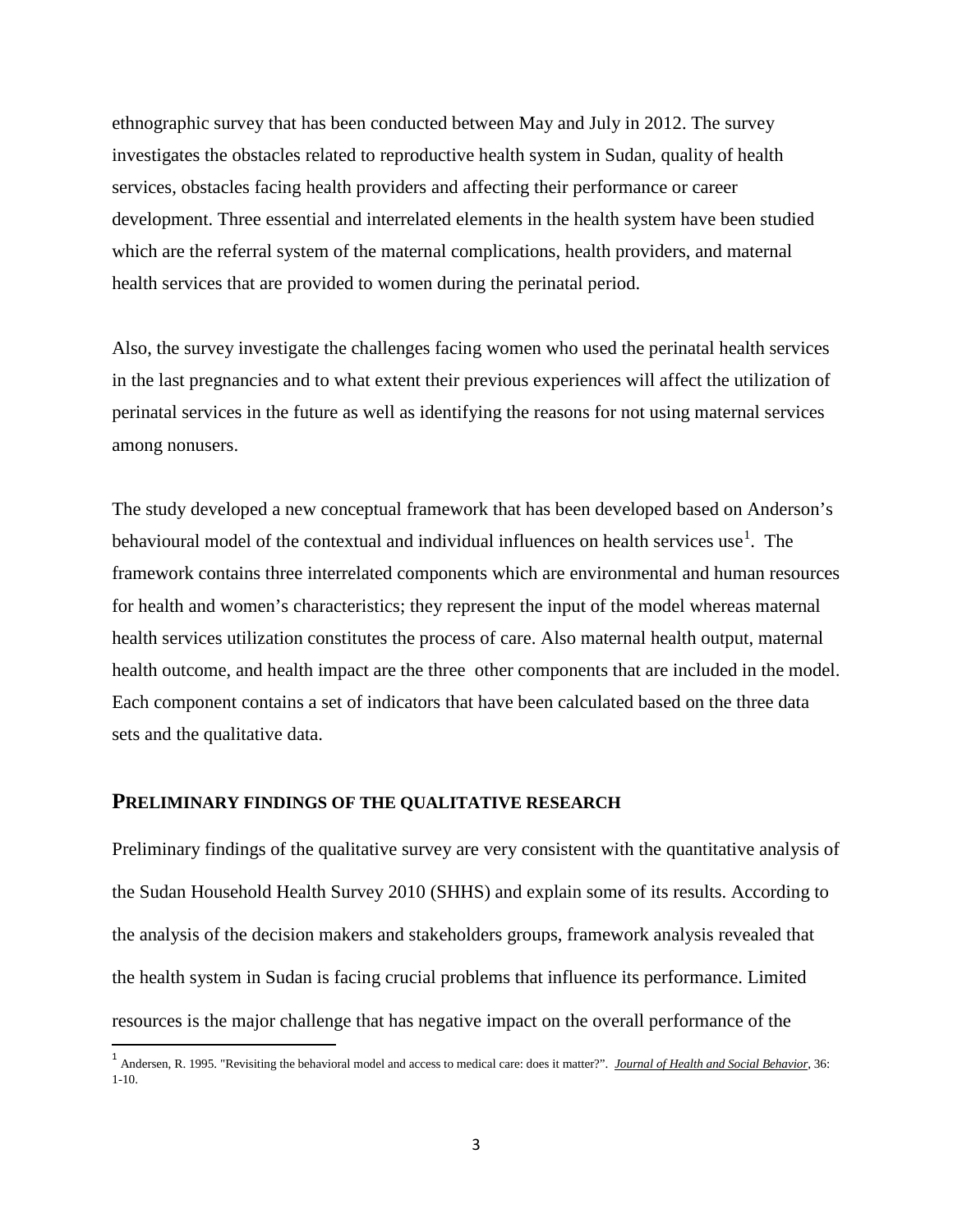elements of health system considered in the study. Although there are more than 70 donors working in the reproductive health field in Sudan, most of them come with their own agenda and regions of interest and they are not flexible enough to integrate with their counterparts or the Sudanese ministry of health with one exception in World Health Organization. However, government accepts donors' projects and includes them in the health ministry plan as ad hoc activities. UNFPA in collaboration with the Federal Ministry of Health (FMOH) developed mechanisms in order to guarantee an acceptable level of collaboration and integration among donors working in Sudan as well as between donors and FMOH in order to manage the donors' resources and efforts to maximize the benefits of them and also to work through an integrated approach; for instance, one of these mechanisms is a monthly meeting between all donors and State Ministries of Health (SMOH). However, there has not been considerable achievement gain up to now regarding the collaboration and integration. Therefore, the resources that have been invested in health projects are not used in an optimal way and need to be re allocated and remanaged based on one national health plan and one integrated donors' agenda. Another overall challenge that all participants agreed upon, is lack of accurate and precise databases although there are many national health surveys conducted periodically. The Majority of decision makers reported that they are facing a challenge when they develop the plan of the ministry due to the lack of the data needed for the planning and their poor quality. Therefore, unfortunately, the health plans are not developed based on the actual health needs.

Looking at the quality and availability of the services as the first element of the health system that has been investigated in the research project, the majority of the village midwives (VMWs) reported that one of the main challenges faced in the work is the insufficient consumable and

4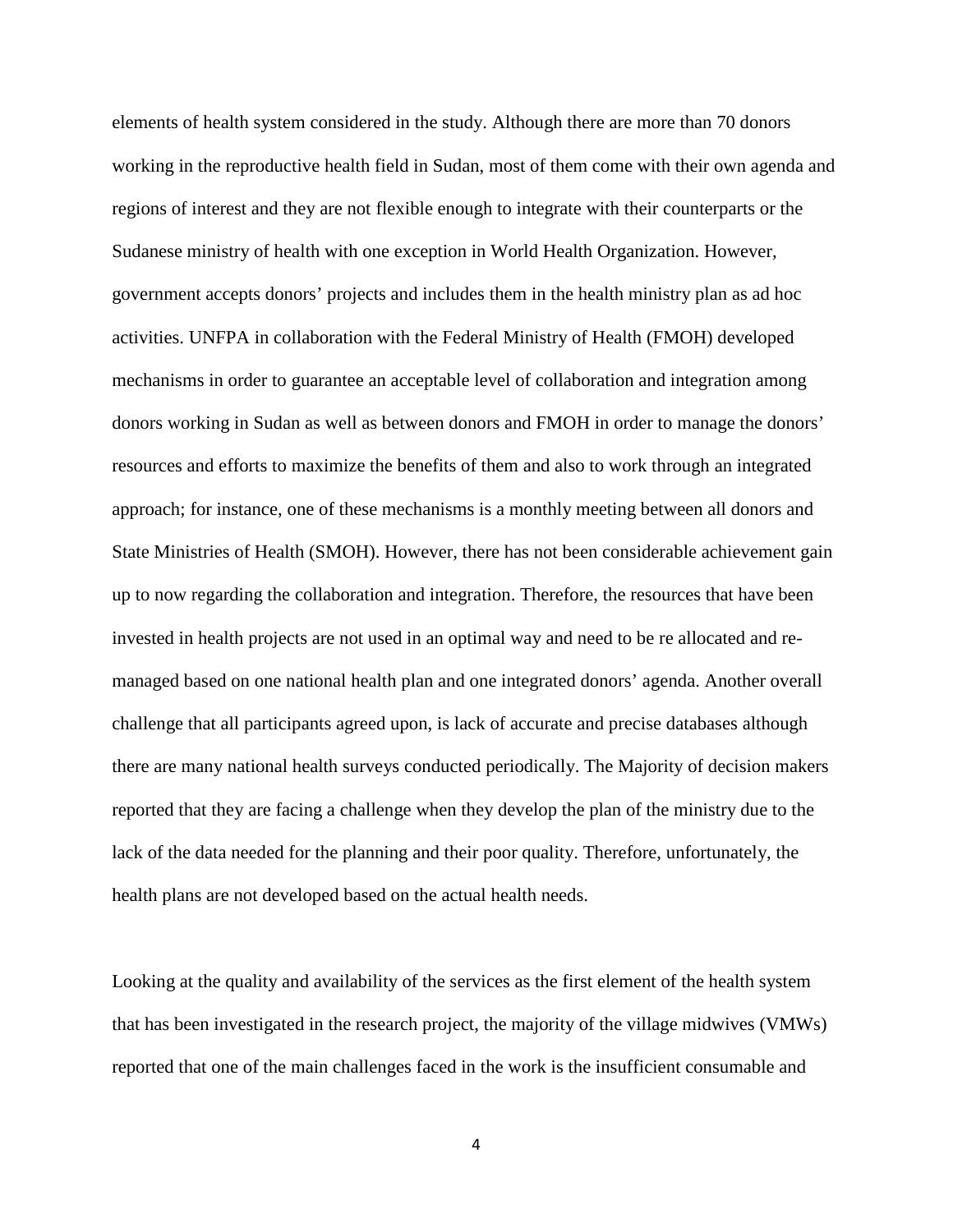medical supplies that they receive annually from the health ministry. Due to that fact that the medical supplies are very expensive in the market as compared to their income, the majority of the VMWs cannot provide good quality of services under the limited consumable and medical supplies. Indeed, many of them reported that they assist in deliveries without wearing gloves, which is considered a major public health problem because of the infection of communicable diseases particularly AIDS and other STDs. Also, although some guidelines to guarantee a standard level of maternal health services are found in the federal ministry of health, health providers except doctors reported that they are not aware that there are guidelines for the services or they do not follow any standards. Indeed, all participants mentioned that some areas more than others bear the burden/inequality in lacking the right numbers of health workers in the right places to carry out essential health interventions, such as skilled attendance at delivery. Therefore accessing health care is not available to all women everywhere in Sudan. It is only provided in a certain areas mainly in Khartoum whereas many places are deprived from getting access to any kind of conventional health services.

The second element of the health system considered in the research project is the referral system. Decision makers admitted that there is a plan (one of the Decision makers group mentioned that it is implemented) to develop a referral system in Sudan although there are a draft developed a few years ago plan but it hasn't been implemented yet and some interviewees from decision makers group seem quite unaware of it. It was developed by "foreign" expert using an award came for this purpose. Also, the challenge they face in applying such system is the resources and required infrastructures such as ambulances or other vehicles. The other problem stated is the nature of Sudan where people living in scattered areas with very poor roads; thus applying this

5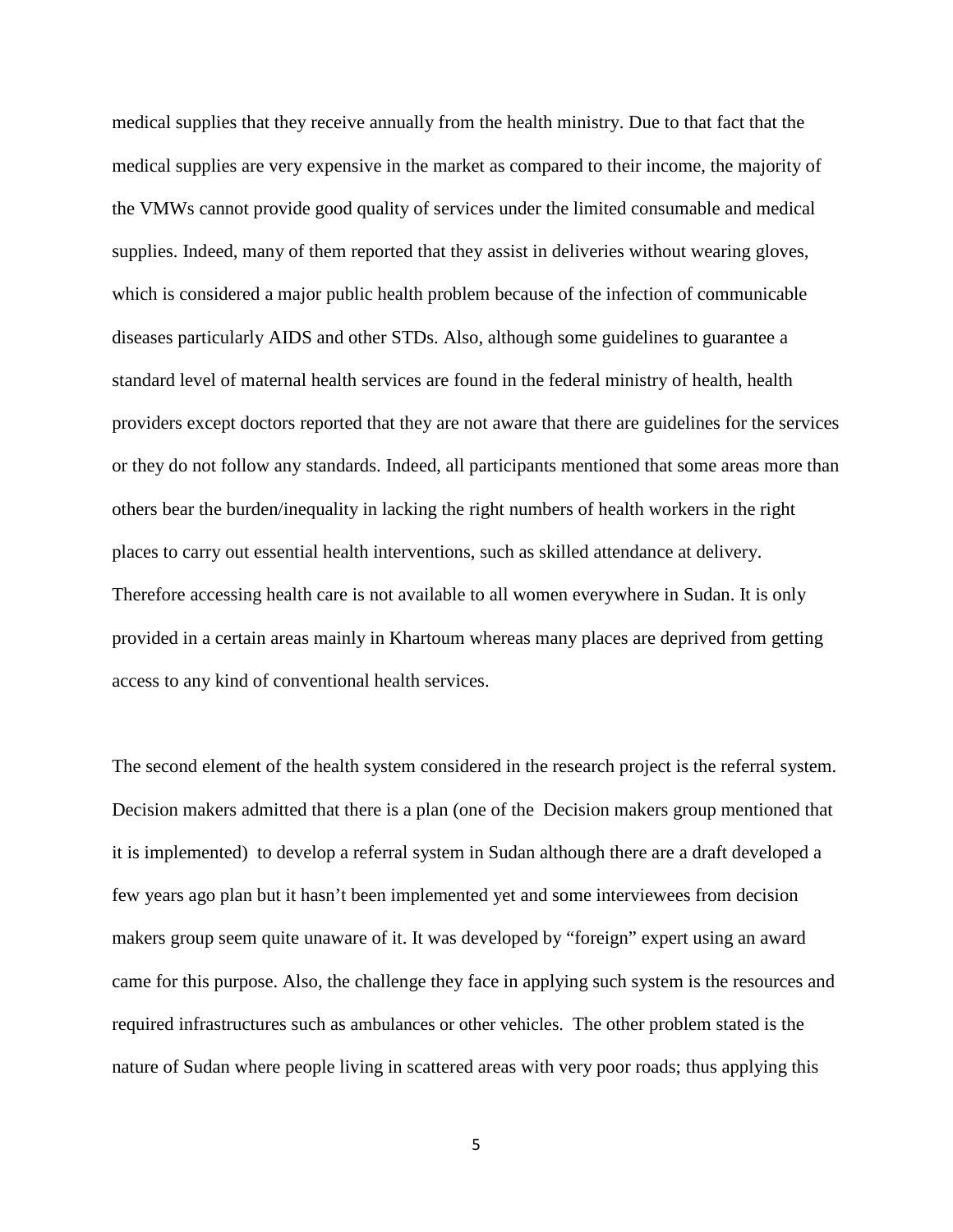system required a large number of ambulances or vehicles to cover all this areas. However, Decision maker group mentioned that the ambulances or other vehicles are available in Khartoum and accessible whereas other states lack this service.

On the other hand, health providers in health centres and village midwifes in Khartoum reported that there is no referral guideline; it is one of the major challenges they face in the work whenever there is a need to transfer woman in need. One doctor mentioned that she transferred a woman has sever complication during labour by her car because she was dying and could not get any other mean of transportation; similarly many midwifes mentioned that they do not find ambulances or vehicles; thus they usually call police in order to help them in transferring the emergency cases. Indeed, difficulties appeared in remote and poor areas in Khartoum whereas riche areas they access the limited number of ambulances. Outside Khartoum is worst according to the decision makers says particularly in the autumn season where some of these remote areas are becoming isolated from any health care services.

The last element of the health system considered in the research project is health providers. Poor working conditions and remuneration are the major challenges that push health staff out of Sudan and/or keep them in Khartoum state rather than working in the remote and/or deprived areas where working conditions are poor. Nevertheless, there is virtual consensus among study participants (i.e., doctors, nurses, VMWs) that even working in Khartoum where the working conditions and availability of training are much better, is not making them fully satisfied. Indeed, this attitude constitutes a real challenge among the decision makers because there are many deprived places in Sudan suffering from shortage of health providers.

In conclusion, data gathered from Sudan looks very interesting and include many details that will help very much to understand comprehensively the women's health behaviours and how the health

6